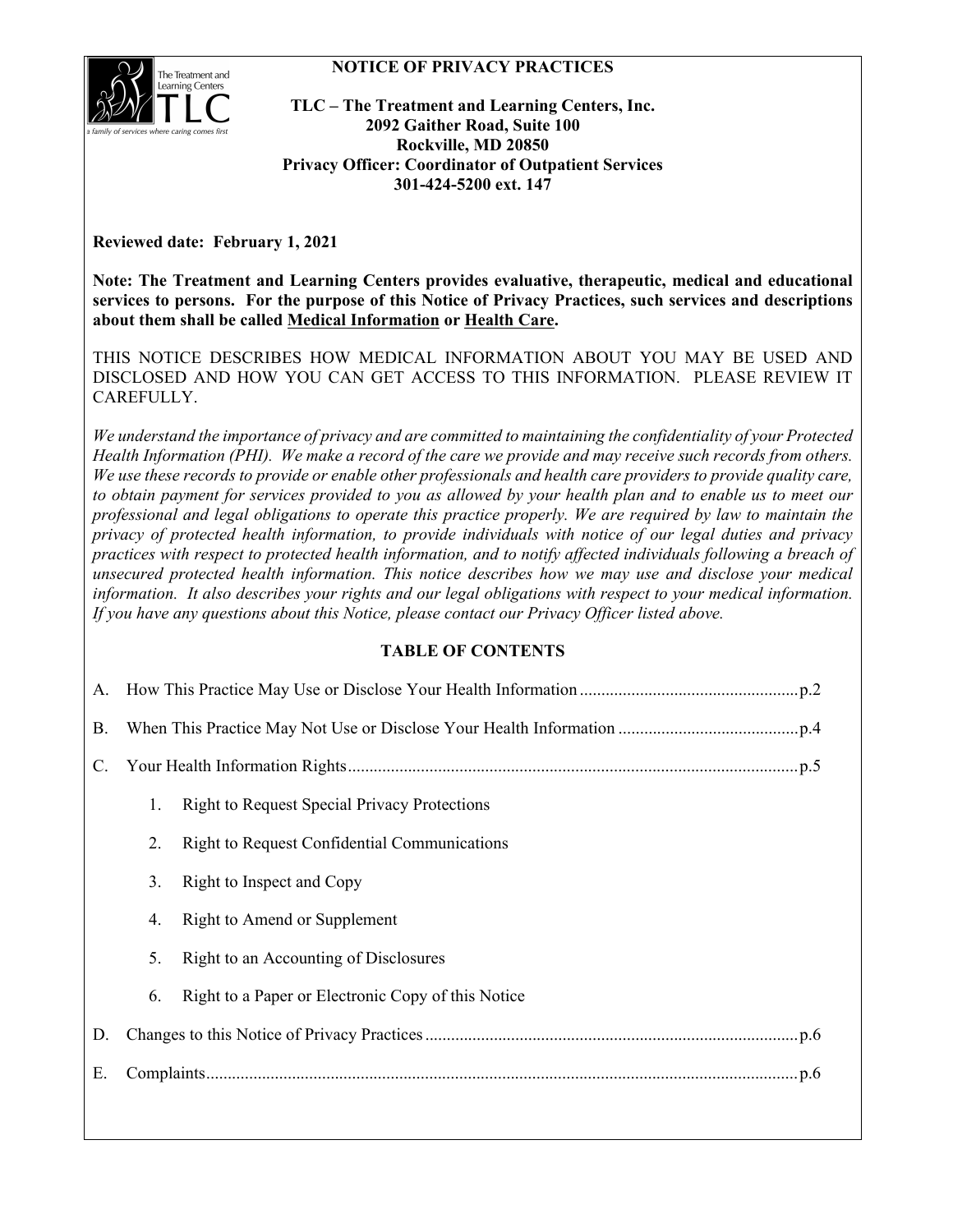### <span id="page-1-0"></span>**A. How This Practice May Use or Disclose Your Health Information**

This practice collects Protected Health Information (PHI) about you and stores it in a chart, on a computer and in an electronic health record/personal health record. This is your medical record. The medical record is the property of this practice, but the information in the medical record belongs to you. The law permits us to use or disclose your PHI for the following purposes:

- 1. Treatment. We use medical information about you to provide your care. We disclose medical information to our employees and others who are involved in providing the care you need. For example, we may share your medical information with other physicians or other health care providers who will provide services that we do not provide. We may also disclose medical information to members of your family or others who can help you when you are sick or injured, or after you die.
- 2. Payment. We use and disclose medical information about you to obtain payment for the services we provide. For example, we give your health plan the information it requires before it will pay us. We may also disclose information to other health care providers to assist them in obtaining payment for services they have provided to you.
- 3. Health Care Operations. We may use and disclose medical information about you to operate this practice. For example, we may use and disclose this information to review and improve the quality of care we provide, or the competence and qualifications of our professional staff. Or we may use and disclose this information to get your health plan to authorize services or referrals. We may also use and disclose this information as necessary for medical reviews, legal services and audits, including fraud and abuse detection and compliance programs and business planning and management. We may also share your medical information with our "business associates," such as our billing service, that perform administrative services for us. We have a written contract with each of these business associates that contains terms requiring them and their subcontractors to protect the confidentiality and security of your protected health information. We may also share your information with other health care providers, health care clearinghouses or health plans that have a relationship with you, when they request this information to help them with their quality assessment and improvement activities, their patient-safety activities, their population-based efforts to improve health or reduce health care costs, their protocol development, case management or carecoordination activities, their review of competence, qualifications and performance of health care professionals, their training programs, their accreditation, certification or licensing activities, or their health care fraud and abuse detection and compliance efforts. We may also share medical information about you with the other health care providers, health care clearinghouses and health plans that participate with us in "organized health care arrangements" (OHCAs) for any of the OHCAs' health care operations. OHCAs include hospitals, physician organizations, health plans, and other entities which collectively provide health care services. A listing of the OHCAs we participate in is available from the Privacy Official.
- 4. Appointment Reminders. We may use and disclose medical information to contact and remind you about appointments. If you are not home, we may leave this information on your answering machine or in a message left with the person answering the phone, unless you notify us otherwise.
- 5. Sign In Sheet. We may use and disclose medical information about you by having you sign in when you arrive at our office. We may also call out your name when we are ready to see you.
- 6. Notification and Communication With Family. We may disclose your health information to notify or assist in notifying a family member, your personal representative or another person responsible for your care about your location, your general condition or, unless you had instructed us otherwise, in the event of your death. In the event of a disaster, we may disclose information to a relief organization so that they may coordinate these notification efforts. We may also disclose information to someone who is involved with your care or helps pay for your care. If you are able and available to agree or object, we will give you the opportunity to object prior to making these disclosures, although we may disclose this information in a disaster even over your objection if we believe it is necessary to respond to the emergency circumstances.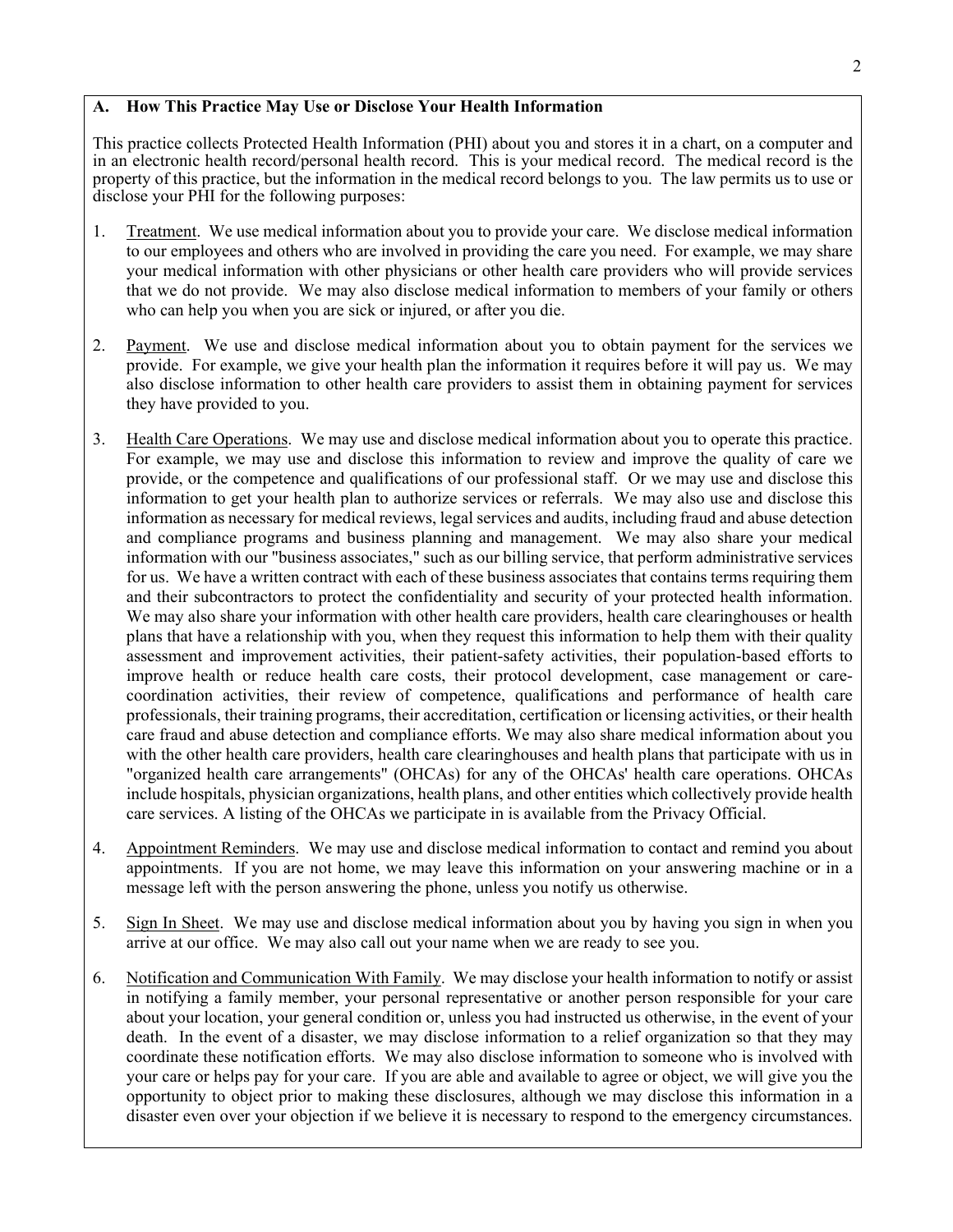If you are unable or unavailable to agree or object, our health professionals will use their best judgment in communication with your family and others.

- 7. Marketing. Provided we do not receive any payment for making these communications, we may contact you to give you information about products or services related to your treatment, case management or care coordination, or to direct or recommend other treatments, therapies, health care providers or settings of care that may be of interest to you. We may similarly describe products or services provided by this practice and tell you which health plans this practice participates in. We may also encourage you to maintain a healthy lifestyle and get recommended tests, participate in a disease management program, provide you with small gifts, tell you about government sponsored health programs or encourage you to purchase a product or service when we see you, for which we may be paid. Finally, we may receive compensation which covers our cost of reminding you to take and refill your medication, or otherwise communicate about a drug or biologic that is currently prescribed for you. We will not otherwise use or disclose your medical information for marketing purposes or accept any payment for other marketing communications without your prior written authorization. The authorization will disclose whether we receive any compensation for any marketing activity you authorize, and we will stop any future marketing activity to the extent you revoke that authorization.
- 8. Sale of Health Information. We will not sell your health information without your prior written authorization. The authorization will disclose that we will receive compensation for your health information if you authorize us to sell it, and we will stop any future sales of your information to the extent that you revoke that authorization.
- 9. Required by Law. As required by law, we will use and disclose your health information, but we will limit our use or disclosure to the relevant requirements of the law. When the law requires us to report abuse, neglect or domestic violence, or respond to judicial or administrative proceedings, or to law enforcement officials, we will further comply with the requirement set forth below concerning those activities.
- 10. Public Health. We may, and are sometimes required by law, to disclose your health information to public health authorities for purposes related to: preventing or controlling disease, injury or disability; reporting child, elder or dependent adult abuse or neglect; reporting domestic violence; reporting to the Food and Drug Administration problems with products and reactions to medications; and reporting disease or infection exposure. When we report suspected elder or dependent adult abuse or domestic violence, we will inform you or your personal representative promptly unless in our best professional judgment, we believe the notification would place you at risk of serious harm or would require informing a personal representative we believe is responsible for the abuse or harm.
- 11. Health Oversight Activities. We may, and are sometimes required by law, to disclose your health information to health oversight agencies during the course of audits, investigations, inspections, licensure and other proceedings, subject to the limitations imposed by law.
- 12. Judicial and Administrative Proceedings. We may, and are sometimes required by law, to disclose your health information in the course of any administrative or judicial proceeding to the extent expressly authorized by a court or administrative order. We may also disclose information about you in response to a subpoena, discovery request or other lawful process if reasonable efforts have been made to notify you of the request and you have not objected, or if your objections have been resolved by a court or administrative order.
- 13. Law Enforcement. We may, and are sometimes required by law, to disclose your health information to a law enforcement official for purposes such as identifying or locating a suspect, fugitive, material witness or missing person, complying with a court order, warrant, grand jury subpoena and other law enforcement purposes.
- 14. Coroners. We may, and are often required by law, to disclose your health information to coroners in connection with their investigations of deaths.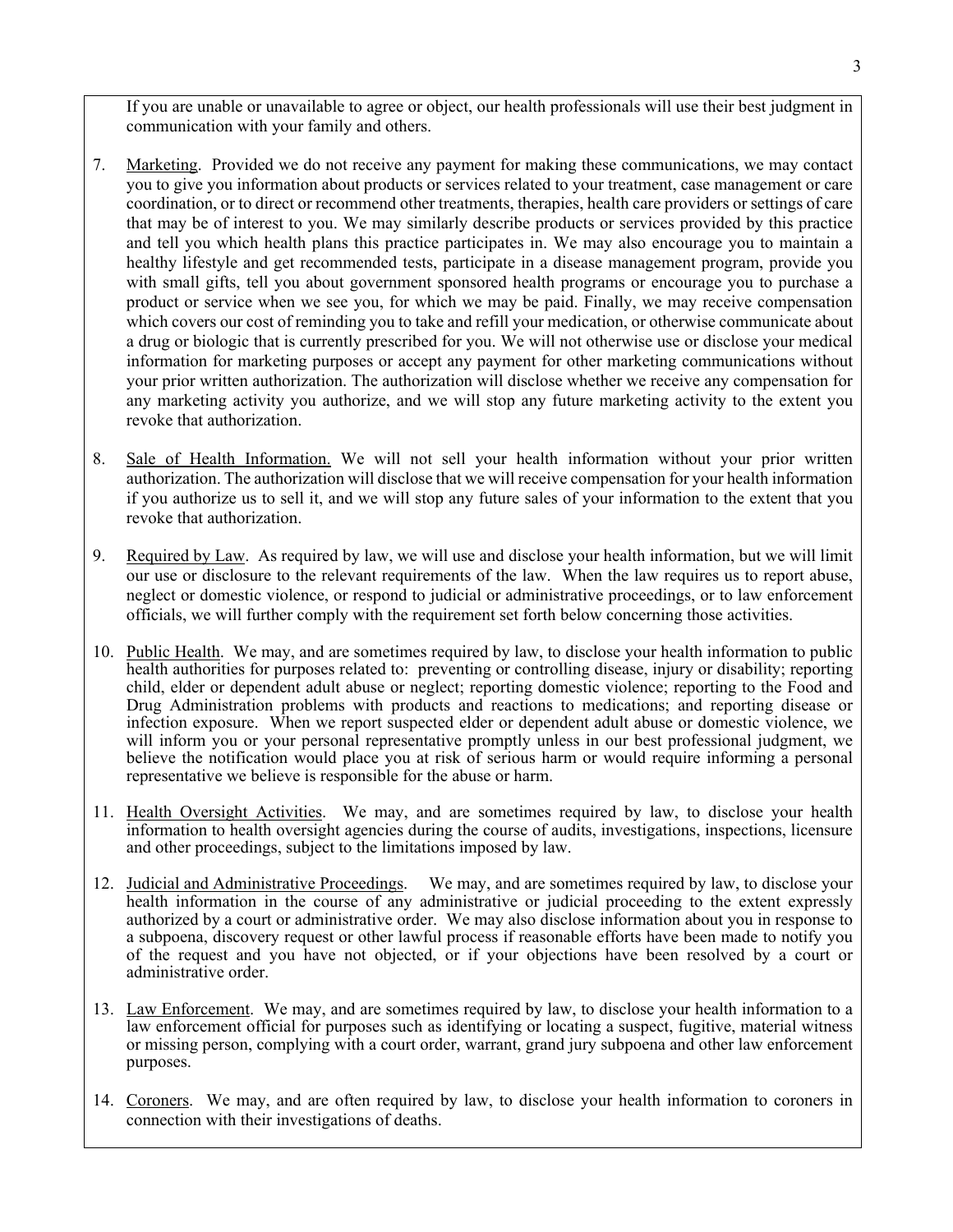- 15. Organ or Tissue Donation. We may disclose your health information to organizations involved in procuring, banking or transplanting organs and tissues.
- 16. Public Safety. We may, and are sometimes required by law, to disclose your health information to appropriate persons in order to prevent or lessen a serious and imminent threat to the health or safety of a particular person or the general public.
- 17. Proof of Immunization. We will disclose proof of immunization to a school that is required to have it before admitting a student where you have agreed to the disclosure on behalf of yourself or your dependent.
- 18. Specialized Government Functions. We may disclose your health information for military or national security purposes or to correctional institutions or law enforcement officers that have you in their lawful custody.
- 19. Workers' Compensation. We may disclose your health information as necessary to comply with workers' compensation laws. For example, to the extent your care is covered by workers' compensation, we will make periodic reports to your employer about your condition. We are also required by law to report cases of occupational injury or occupational illness to the employer or workers' compensation insurer.
- 20. Change of Ownership. In the event that this practice is sold or merged with another organization, your health information/record will become the property of the new owner, although you will maintain the right to request that copies of your health information be transferred to another physician or medical group.
- 21. Breach Notification. In the case of a breach of unsecured protected health information, we will notify you as required by law. If you have provided us with a current e-mail address, we may use e-mail to communicate information related to the breach. In some circumstances our business associate may provide the notification. We may also provide notification by other methods as appropriate.
- 22. Psychotherapy Notes. We will not use or disclose your psychotherapy notes without your prior written authorization except for the following: 1) use by the originator of the notes for your treatment, 2) for training our staff, students and other trainees, 3) to defend ourselves if you sue us or bring some other legal proceeding, 4) if the law requires us to disclose the information to you or the Secretary of HHS or for some other reason, 5) in response to health oversight activities concerning your psychotherapist, 6) to avert a serious and imminent threat to health or safety, or 7) to the coroner or medical examiner after you die. To the extent you revoke an authorization to use or disclose your psychotherapy notes, we will stop using or disclosing these notes.
- 23. Research. We may disclose your health information to researchers conducting research with respect to which your written authorization is not required as approved by an Institutional Review Board or privacy board, in compliance with governing law.
- 24. Fundraising. We may use or disclose your demographic information in order to contact you for our fundraising activities. For example, we may use the dates that you received treatment, the department of service, your treating physician, outcome information and health insurance status to identify individuals that may be interested in participating in fundraising activities. If you do not want to receive these materials, notify the Privacy Officer listed at the top of this Notice of Privacy Practices and we will stop any further fundraising communications. Similarly, you should notify the Privacy Officer if you decide you want to start receiving these solicitations again.

### <span id="page-3-0"></span>**B. When This Practice May Not Use or Disclose Your Health Information**

Except as described in this Notice of Privacy Practices, this practice will, consistent with its legal obligations, not use or disclose health information which identifies you without your written authorization. If you do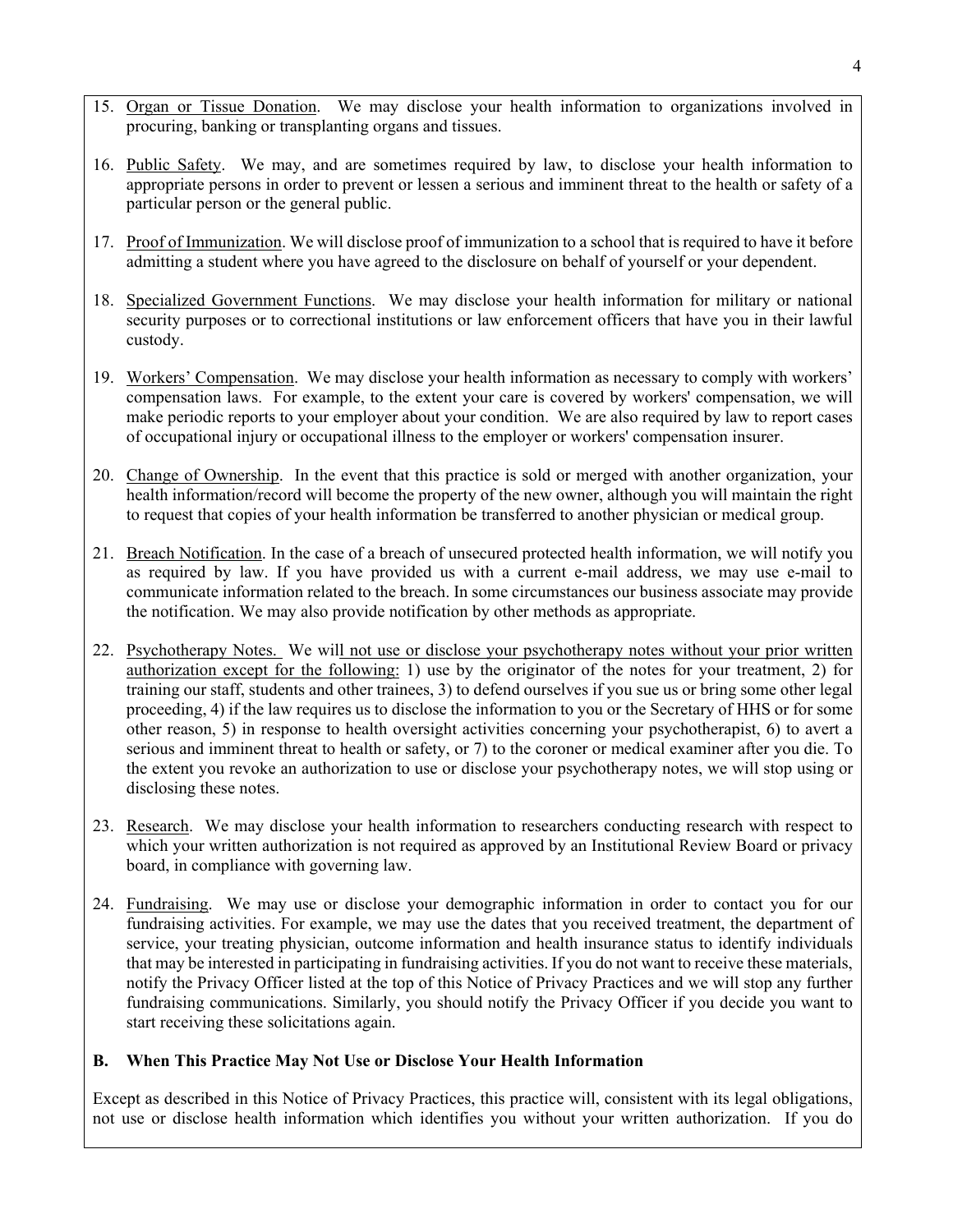authorize this practice to use or disclose your health information for another purpose, you may revoke your authorization in writing at any time.

#### <span id="page-4-0"></span>**C. Your Health Information Rights**

- 1. Right to Request Special Privacy Protections. You have the right to request restrictions on certain uses and disclosures of your health information by a written request specifying what information you want to limit, and what limitations on our use or disclosure of that information you wish to have imposed. If you tell us not to disclose information to your commercial health plan concerning health care items or services for which you paid for in full out-of-pocket, we will abide by your request, unless we must disclose the information for treatment or legal reasons. We reserve the right to accept or reject any other request, and will notify you of our decision.
- 2. Right to Request Confidential Communications. You have the right to request that you receive your health information in a specific way or at a specific location. For example, you may ask that we send information to a particular e-mail account or to your work address. We will comply with all reasonable requests submitted in writing which specify how or where you wish to receive these communications.
- 3. Right to Inspect and Copy. You have the right to inspect and copy your health information, with limited exceptions. To access your medical information, you must submit a written request detailing what information you want access to, whether you want to inspect it or get a copy of it, and if you want a copy, your preferred form and format. We will provide copies in your requested form and format if it is readily producible, or we will provide you with an alternative format you find acceptable, or if we can't agree and we maintain the record in an electronic format, your choice of a readable electronic or hardcopy format. We will also send a copy to any other person you designate in writing. We will charge a reasonable fee which covers our costs for labor, supplies, postage, and if requested and agreed to in advance, the cost of preparing an explanation or summary. We may deny your request under limited circumstances. If we deny your request to access your child's records or the records of an incapacitated adult you are representing because we believe allowing access would be reasonably likely to cause substantial harm to the patient, you will have a right to appeal our decision. If we deny your request to access your psychotherapy notes, you will have the right to have them transferred to another mental health professional.
- 4. Right to Amend or Supplement. You have a right to request that we amend your health information that you believe is incorrect or incomplete. You must make a request to amend in writing, and include the reasons you believe the information is inaccurate or incomplete. We are not required to change your health information, and will provide you with information about this practice's denial and how you can disagree with the denial. We may deny your request if we do not have the information, if we did not create the information (unless the person or entity that created the information is no longer available to make the amendment), if you would not be permitted to inspect or copy the information at issue, or if the information is accurate and complete as is. If we deny your request, you may submit a written statement of your disagreement with that decision, and we may, in turn, prepare a written rebuttal. All information related to any request to amend will be maintained and disclosed in conjunction with any subsequent disclosure of the disputed information.
- 5. Right to an Accounting of Disclosures. You have a right to receive an accounting of disclosures of your health information made by this medical practice, except that this medical practice does not have to account for the disclosures provided to you or pursuant to your written authorization, or as described in paragraphs 1 (treatment), 2 (payment), 3 (health care operations), 6 (notification and communication with family) and 18 (specialized government functions) of Section A of this Notice of Privacy Practices or disclosures for purposes of research or public health which exclude direct patient identifiers, or which are incident to a use or disclosure otherwise permitted or authorized by law, or the disclosures to a health oversight agency or law enforcement official to the extent this medical practice has received notice from that agency or official that providing this accounting would be reasonably likely to impede their activities.